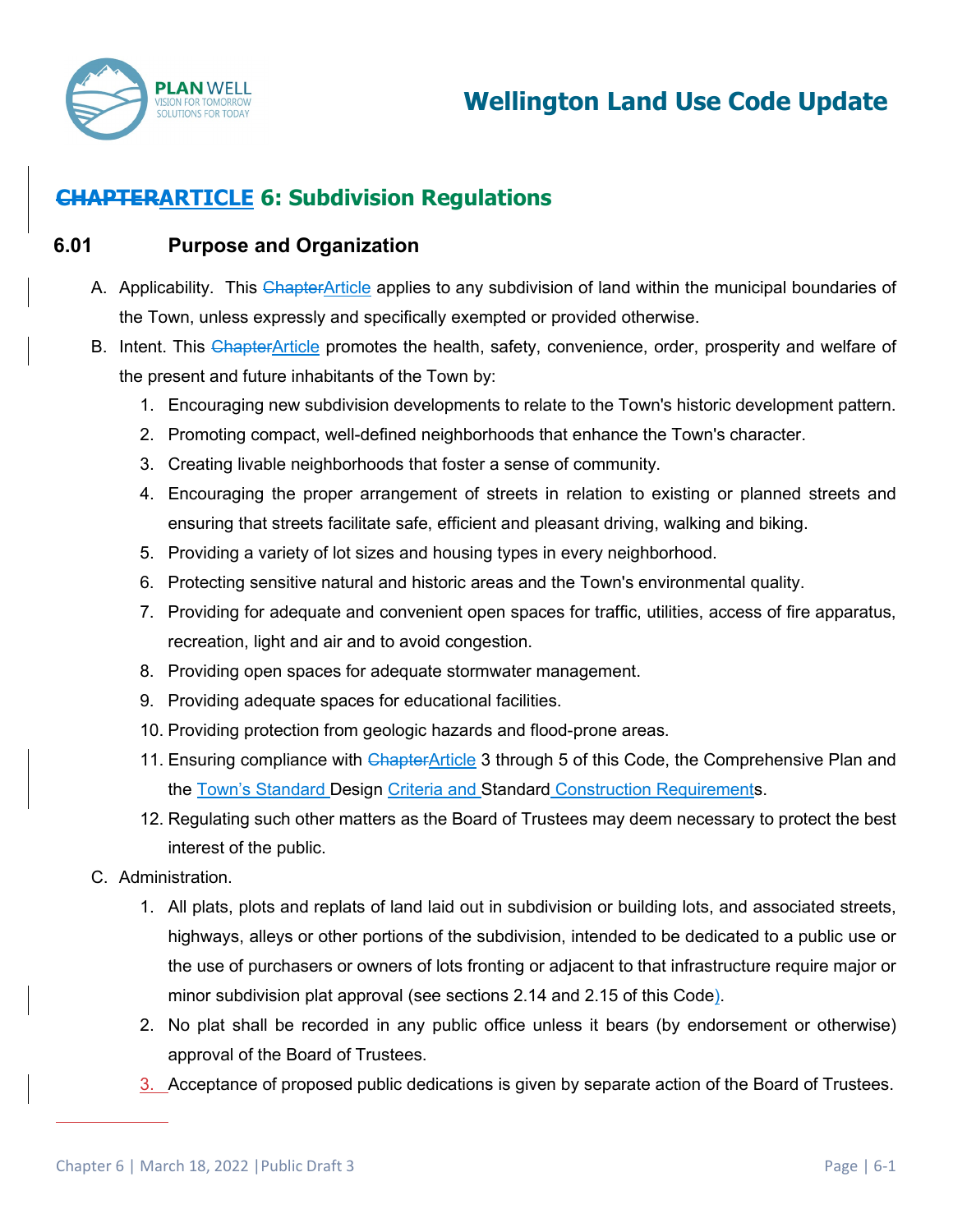- 3.4. Pursuant to CRS sections 31-23-227 and 31-23-214(1), the Board of Trustees delegates the authority to approve plat corrections applications identified in the Procedures Table as "Staff Review" to the Planning Director. ChapterArticle 2 establishes the applicability and workflow for plat corrections.
- D. Plat and other approval expiration.
	- 1. This subsection applies to any of the following (referred to as "approvals"):
		- a. Any Final Plat,
		- b. Any plat, plot or replat approved by the Town Board under any prior land use provisions of the Town Code or any prior version of the Town Code,
		- c. Any minor subdivision plat, or
		- d. Any annexation or annexation map.
	- 2. An applicant shall submit an approval for recordation within one year from the date of final approval by the Town Board.
	- 3. When submitted for recordation, the approval shall:
		- a. Be executed by all owners and proprietors (as defined by CRS § 31-23-111), and
		- b. Include payment of all fees and all other submissions or requirements as set forth in the Town Code or the approving ordinance.
	- 4. An approval that is not timely recorded with the items required by subsection 3 above is deemed expired. Any Town Board approvals for an expired approval are deemed lapsed. A lapsed approval requires resubmission and reconsideration of the development or plat application by the approving agency.
	- 5. A conditional approval of an approval does not toll the required one--year submission period. Unless the specifically provides otherwise, any condition must be satisfied within the one- year submission period.

## **6.02 Design and Improvement Standards**

- A. Applicability. This section applies to all development applications and building permit applications (referred to as "applications"). All applications shall comply with the density, dimension, design and zoning standards contained in this ChapterArticle.
- B. Relation to zone district standards. ChaptersArticles 3 and 4 of this Code prevail over any conflicting standards in this section.
- C. Community Design Principles. The design, layout, and orientation of subdivisions, lots, buildings and infrastructure shall be consistent with the Comprehensive Plan.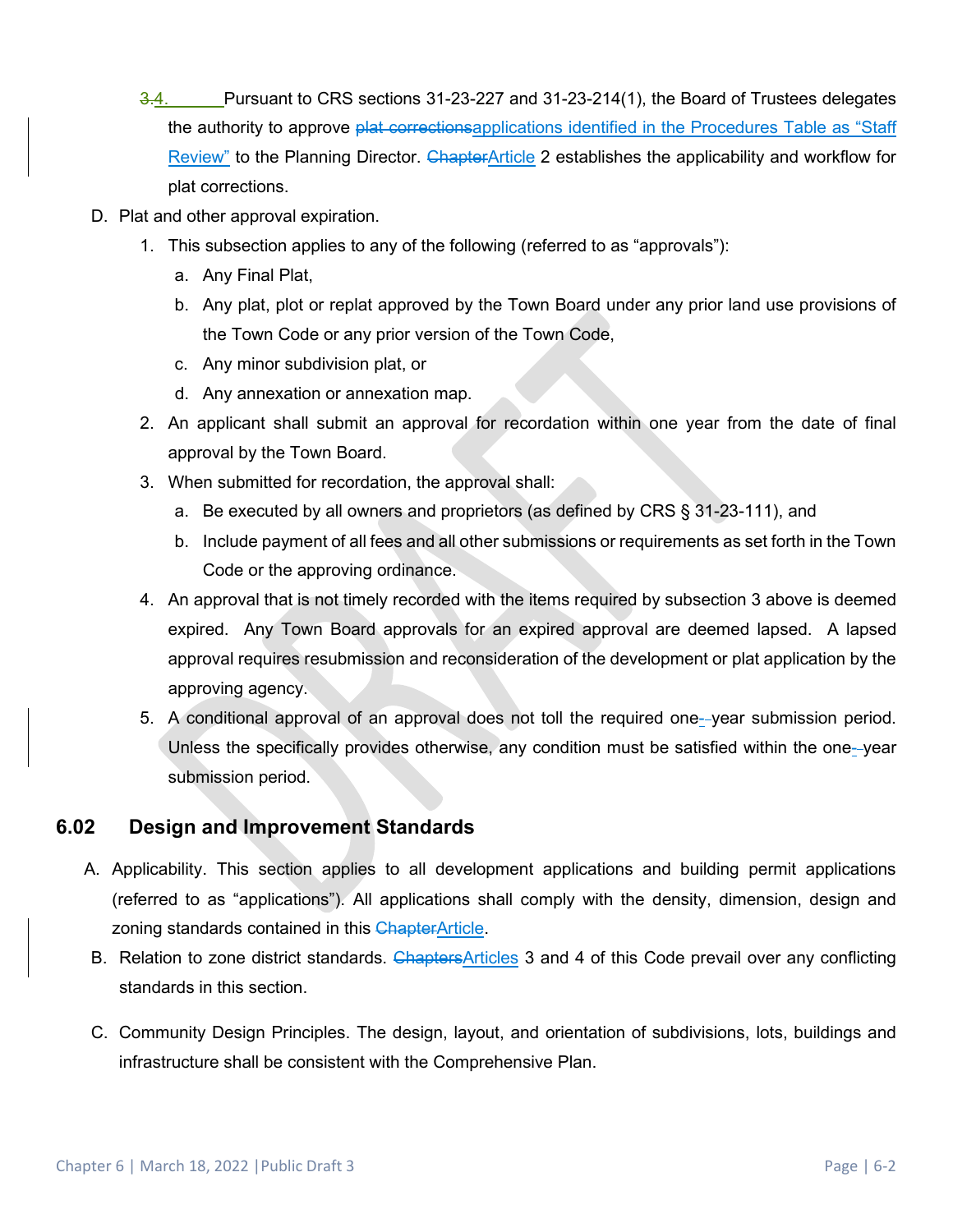- 1. The community design standards set forth in this Section apply to every development proposal. The Town's goal is to expedite the planning review process by clearly outlining the Town's expectations for new development.
- 2. The Planning Commission and Board of Trustees will evaluate each subdivision plat based on the standards in this section and the context within which a project is located. The standards are intended to be specific enough to guide development, but not to preclude creative design solutions. Applicants must substantially conform to the design standards unless they demonstrate that an acceptable alternative meets one (1) or more of the following conditions:
	- a. The alternative better achieves the stated intent;
	- b. The intent is not achieved by application of the standards in this circumstance;
	- c. The effect of other standards are improved by not applying a specific standard; and/or
	- d. Strict application or unique site features make the standard impractical.
- 3. Design elements. One of the greatest challenges facing small towns is the successful integration of new development with the original Town pattern. Suburban development patterns that include numerous cul-de-sacs and limited street connections often separate communities and create enclaves of the original towns. To maintain the Town's unique, small-town character and clearly describe the Town's vision, the following design elements established:
	- a. Compact urban growth. As the community grows from the original Town limits, it is important to maintain a continuity of density, diversity and interconnectedness. Urban development should occur adjacent to the Town's core so that the community's prime agricultural land and natural areas are preserved and public infrastructure and utilities are used as efficiently as possible.
	- b. Neighborhood design. New developments should create or augment neighborhoods, rather than single-use residential subdivisions adjacent to one another. Neighborhoods should be organized around a strong center, which may include elements such as common open space, civic and commercial or mixed uses. Street and building design and placement shall facilitate pedestrian movement, the character of streets and sidewalks as inviting public space and the interconnectedness of the streets within the neighborhood and as they connect to the rest of the community. In addition, new neighborhoods shall have a variety of housing sizes and types that help to create a distinct identity rather than a monotonous replication of styles.
	- c. Lots and blocks, streets and sidewalks. The layout of lots and blocks shall continue the Town's existing block pattern to form a grid or modified grid pattern that is adapted to the topography, natural features and environmental considerations. The streets shall connect to create a comprehensive transportation network that facilitates the movement of pedestrians, cars and bicycles.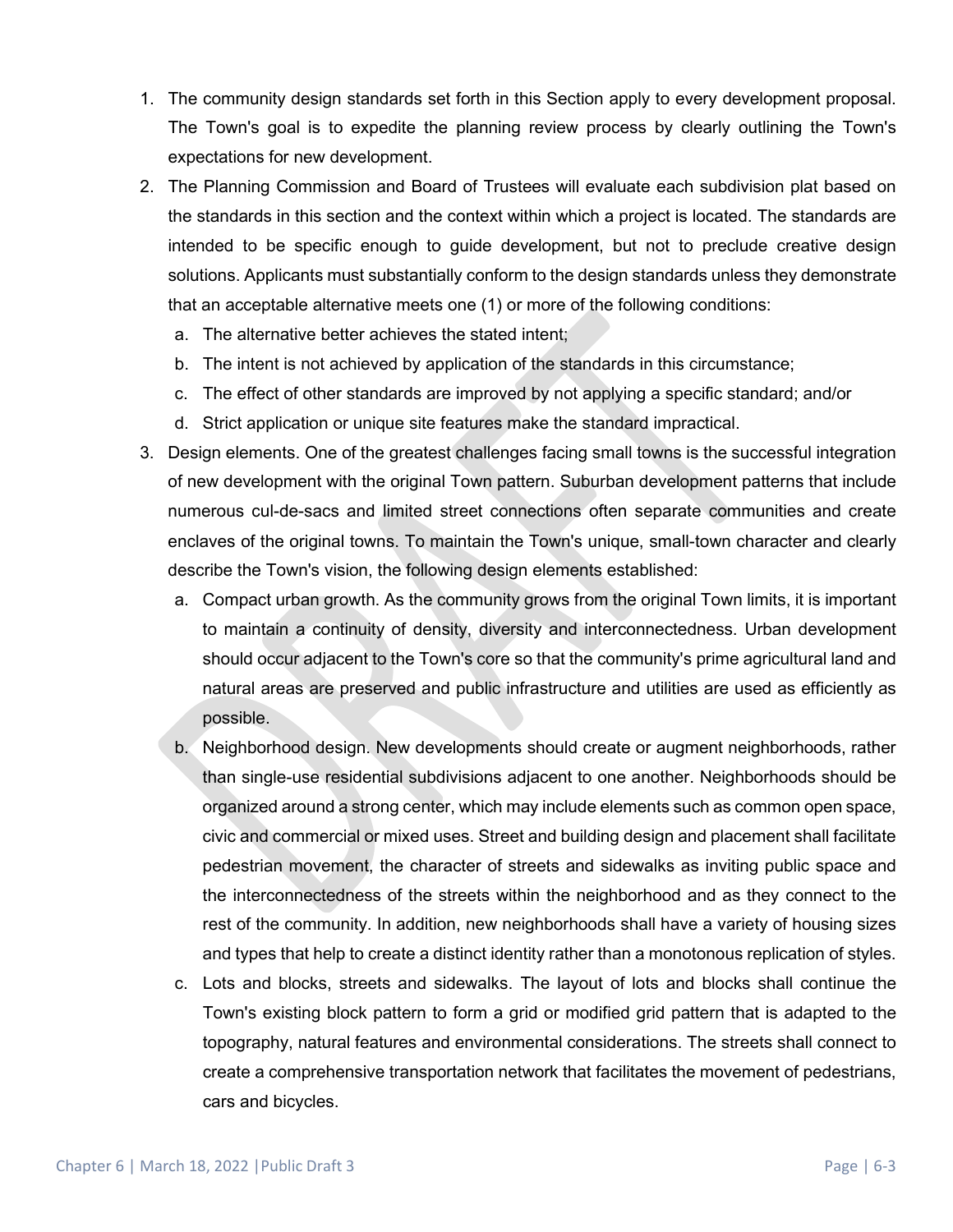- d. Parks and open space. New developments shall use natural open spaces and developed public space (such as parks and plazas) to organize and focus lots, blocks and circulation patterns, protected natural areas and quality agricultural land and to create an identity for each neighborhood.
- e. Site design, architecture and landscaping. This ChapterArticle encourages innovative, quality site design, architecture and landscaping to create new places that are integrated with the existing community and reflect the traditional patterns of the region.
- f. Environment. New developments shall be designed to fit within the environment. To the greatest extent feasible, sites shall preserve natural areas and the plants and wildlife inhabiting those areas. In addition, new developments shall conserve natural resources, especially water.
- g. Water conservation. As the Town and the State grow, increasing pressure is placed on limited water resource supplies. This can impair water quality and deplete water quantity. All new development shall use raw water for irrigation and to incorporate water-saving measures in building design and landscaping. Developments shall use stormwater management techniques that address water quality as well as quantity.
- 4. Compact urban growth. The Comprehensive Master Plan includes a compact urban growth policy that encourages and directs development to take place within areas contiguous to existing development in the community. This policy will accomplish several goals, including:
	- a. Improving air quality by reducing vehicle miles traveled and by promoting alternatives to the private automobile;
	- b. Preserving natural areas and features, particularly in the periphery of the Town;
	- c. Making possible the efficient use of existing infrastructure and cost-effective extensions of new services;
	- d. Encouraging infill development and reinvestment in built-up areas of the Town; and
	- e. Promoting physical separation from neighboring communities to help each maintain its individual identity and character.
- 5. Growth management. The Town has established a Growth Management Area as part of the Comprehensive Plan. This is the area reasonably anticipated for annexation. and the plan policies direct growth to established growth boundaries and provide for the coordination of future development in level of service (LOS) standards for infrastructure. The comprehensive plan establishes policies for "purposeful growth" based on thoughtful and well-planned increases in density and intensity that honor and protect town character and values, contains development within its existing and designated footprint is contained, preserves valuable surrounding farmland and open space, promotes efficiencies in infrastructure provision and maintenance, offers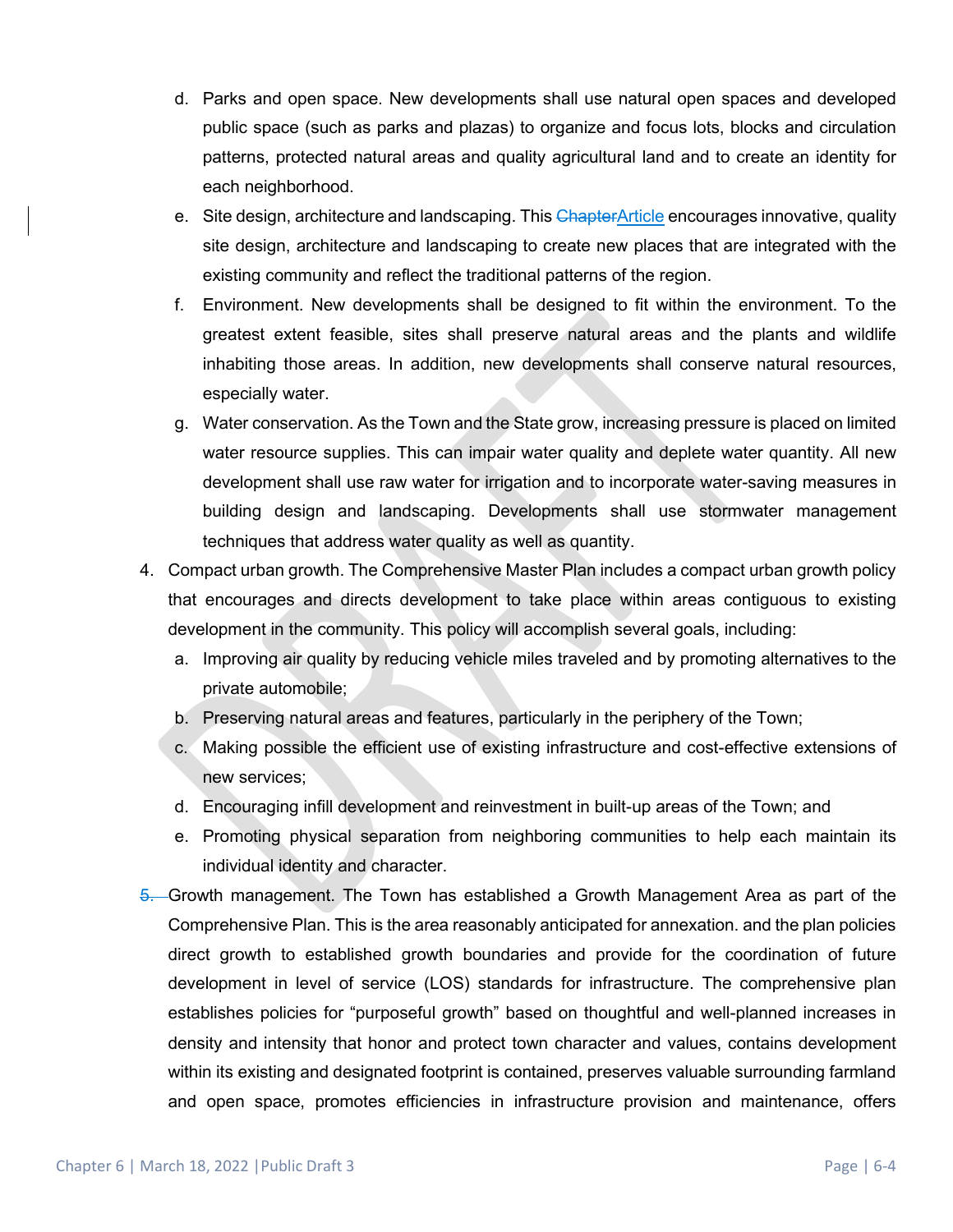adequate facilities, and advances a thriving economy that makes the town self-sufficient. No development shall be approved unless it is located within the established planning boundaries and is consistent with the Comprehensive Plan.

#### *(Ord. 11-2007 §1)*

6.5. Neighborhood design principles. To encourage the creation of viable neighborhoods that interconnect with each other and integrate new projects into the existing community, thereby strengthening the original Town, the neighborhood layout shall contiueshall continue the street, lot and block pattern of the original Town, as well as solar orientation, topography, sensitive wildlife and vegetation, drainage patterns and environmental and regional climate issues. Further, the edges of neighborhoods should be formed by features shared with adjacent neighborhoods, such as major streets, changes in street pattern greenways or natural features such as streams and major drainage or riparian corridors. New streets, bikeways, sidewalks, paths and trails shall connect to existing adjacent neighborhoods.

 $7.6.$  Neighborhood structure. The following is a summary of essential elements to consider integrating into new neighborhoods:

- a. Street, sidewalk and trail connections within new neighborhoods that connect to adjacent existing neighborhoods and strengthen the connection to the existing town.
- b. Streets that encourage pedestrian activity by creating an inviting atmosphere through attention to the details of landscaping and tree locations, sidewalks, lighting and the building architecture, etc.
- c. A mixed-use neighborhood center located for easy access.
- d. A variety of housing types, sizes, densities and price ranges that are well integrated.
- e. A variety of land uses that are well integrated and a transition of intensity. Nonresidential uses, larger buildings and attached multi-family housing shall locate near commercial centers with a transition to smaller buildings closer to low density neighborhoods.
- f. Pedestrian and bike connections throughout residential neighborhoods and linked to neighborhood commercial or civic centers and open space systems.
- g. Parks, open space, public plaza and greens that are well integrated into the neighborhood.
- h. Street trees (subject to water conservation considerations).
- i. Architectural, landscaping and site design elements of new developments as outlined in this section.

 $\frac{8.7}{8}$ . Neighborhood; general provisions. The following principles are contained in the original "Old Town" of the Town. The Comprehensive Plan identifies them as contributing to the Town's small-town character. Although the size of individual development proposals will vary, projects will be evaluated with consideration  $\frac{1}{6}$  these neighborhood design principles and the context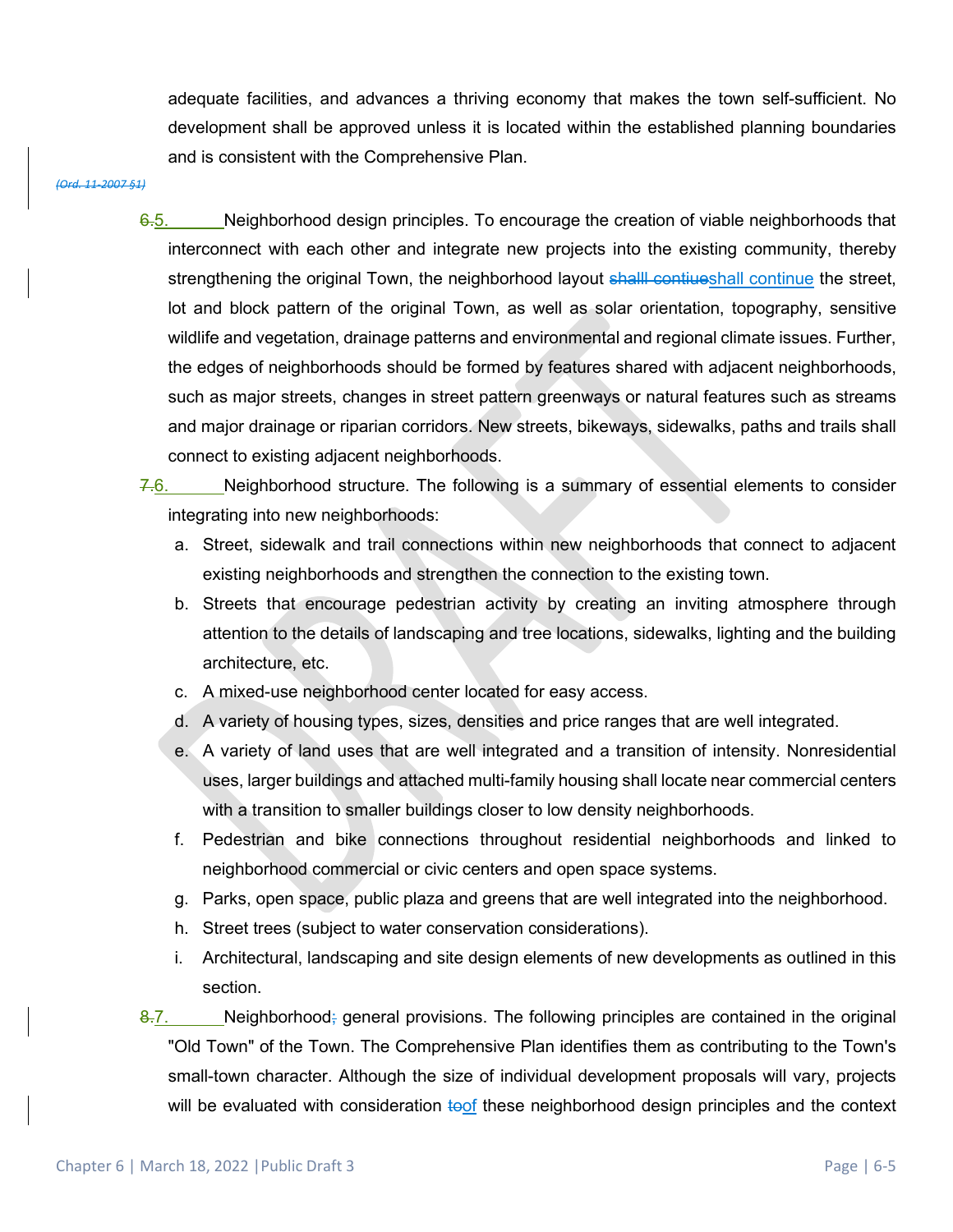within which a project is located. Failure to incorporate these design principles into a project may be cause for denial of the project by the Board of Trustees.

- a. Each neighborhood has a center and an edge. It is important that every neighborhood have activity centers that draw people together. Use natural and man-made features, such as a drainage ways, major roadways and ditches to define neighborhood edges. Buildings or other features located at gateways entering a neighborhood shall mark the transition into and out of the neighborhood in a distinct fashion using massing, additional height, contrasting materials and/or architectural embellishments to obtain this effect.
- b. Mix of types of dwelling units. A mix of dwelling unit types shall be distributed throughout the development.
- c. Focal points. Focal points, or points of visual termination, shall generally be occupied by more prominent, monumental buildings and structures that employ enhanced height, massing, distinctive architectural treatments or other distinguishing features, as well as landscape features.
- d. Public space as development framework. Public space is used to organize blocks and circulation patterns and to enhance surrounding development. Public open space must be functional and easily accessible and shall be designed to organize the placement of buildings to create an identity for each neighborhood. Buildings should face public open space to allow for casual surveillance.
- e. Design streets as public spaces.
	- i. Buildings shall define streets by using relatively uniform setbacks along each block. Subject to water use considerations, the streetscape shall also be reinforced by lines of shade trees planted in the right-of-way landscape strip and may be further reinforced by walls, hedges, landscaping or fences which define front yards.
	- ii. On a lot with multiple buildings, those located on the interior of the site shall relate to one another both functionally and visually. A building complex may be organized around features such as courtyards, greens or quadrangles which encourage pedestrian activity and incidental social interaction. Smaller, individualized groupings of buildings are encouraged. Buildings shall be located to allow for adequate fire and emergency access.
- f. Order rather than repetition. The orderly arrangement of design elements can unify a space even when the elements are not the same. The location of sidewalks relative to streets, building setbacks and orientation and the placement of trees (subject to water use considerations) can all help create an overall impression of unity even though each home or building has a distinct character.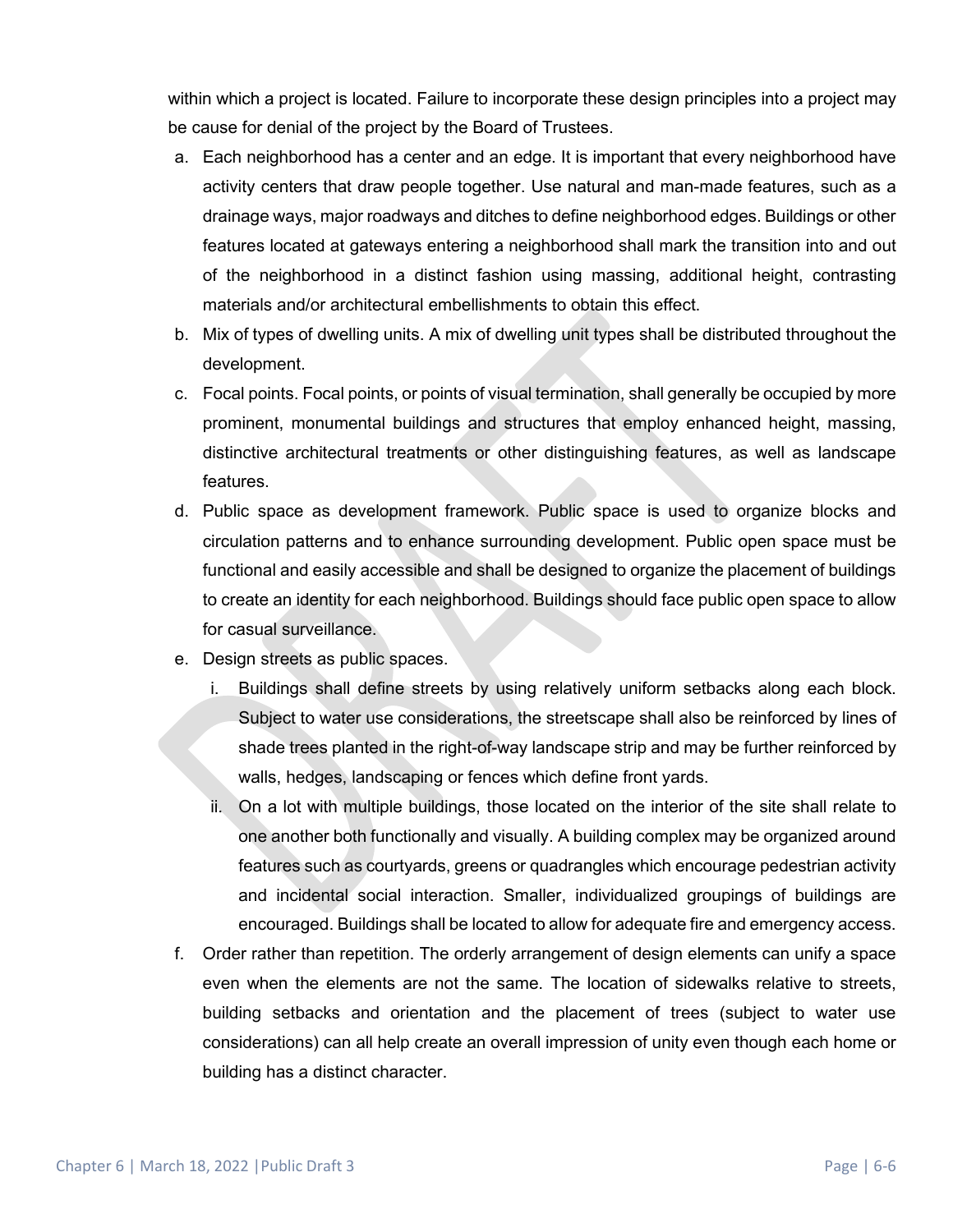- g. Use human proportion. Buildings shall be considered in terms of their relationship to the height and massing of adjacent buildings, as well as in relation to the human scale. (In a small town, this means generally one-, two- and three-story buildings.)
- h. Define the transition between the public and private realm. Buildings shall be located to front towards and relate to public streets or parks, both functionally and visually, to the greatest extent possible. Wherever possible, buildings shall not be oriented to front towards a parking lot.
- i. Encourage walking and bicycling. Sites shall be designed to minimize conflicts between vehicles, bicycles and pedestrians. Pedestrian and bicycle access and connections shall be designed to enhance transportation on foot and by bicycle.
- j. Neighborhoods shall have a mix of activities available rather than a purely residential land use. Neighborhood residents shall have convenient access to parks, schools, open space, trails and services. The optimum size of a neighborhood is one-quarter  $(\frac{1}{4})$  mile from center to edge.
- k. Fit within the environment rather than on top of it. New developments shall be designed to respond to the natural environment, fit into the setting and protect scenic view corridors. Key design considerations shall include a site layout that responds to natural features both onand off-site, the size of structures and materials used in the development and the transition between the development and the surrounding landscape.
- l. Housing types and styles that reflect the architecture of the region. Familiar architectural styles shall play an important role in developing an architectural identity for neighborhood dwellings.
- D. Lots and blocks.
	- 1. Intent. The intent of the block and lot standards is to continue the Town's existing block pattern in a manner that is compatible with site-specific environmental conditions.
	- 2. General provisions. Streets shall be designed in accordance with this ChapterArticle and the Town's Design Standards to create blocks that consider interconnectedness, topography, solar orientation, views and other design features. The length of blocks in "Old Town" is typically four hundred (400) feet. Thus, to the greatest extent possible, blocks shall be designed to have a length of between three hundred (300) feet and seven hundred (700) feet (nonresidential streets). The lengths, widths and shapes of blocks shall be designed to accommodate the following:
		- a. Provision of adequate building sites suitable to the special needs of the type of use contemplated.
		- b. Need for convenient access, control and safety of vehicular and pedestrian traffic circulation.
		- c. Limitations and opportunities of topography.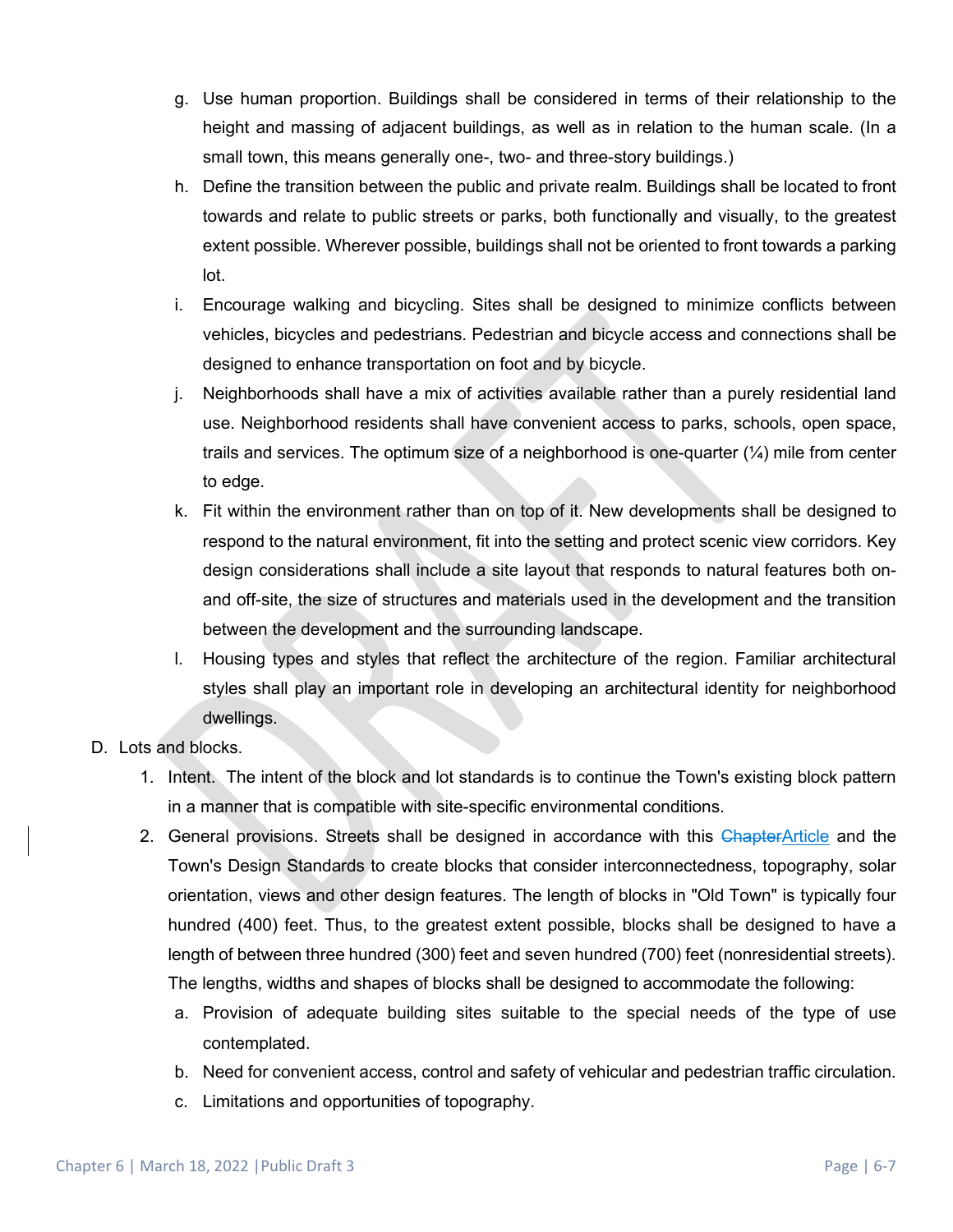- d. Lot dimension and configuration. Lot size, width, depth, shape and orientation and minimum building setback lines shall conform to ChaptersArticles 3 and 5 of this Chapter and shall facilitate the placement of buildings with sufficient access, outdoor space, privacy and view.
- e. Depth and width of properties shall be adequate to provide for off-street parking, landscaping and loading areas required by the type of use and development contemplated.
- 3. Lot frontage. All lots shall have frontage that is either adjacent to or directly accessible to a street. Flag lots are prohibited unless otherwise approved by the Board of Trustees.
- 4. Corner lots. Corner lots for residential use shall have extra width to accommodate side elevation enhancements, such as porches and bay windows, the required building setback and utility easements on both street frontages. For a corner lot, the front of the lot is defined as the side having the shortest street frontage. In the case of a reverse corner lot, both sides abutting a street shall maintain a front yard setback.
- 5. Double frontage. Double frontage lots for residential uses are not permitted except where essential to provide separation of residential properties from arterial streets or commercial uses, or to overcome specific disadvantage of topography and orientation. A planting screen easement of at least ten (10) feet in width, across which there shall be no vehicular right of access, is required along the property line of lots abutting an arterial street or other high traffic or conflicting use.
- 6. Residential lots adjacent to arterial streets. Residential lots that are adjacent to an arterial street shall comply with the following:
	- a. Lots where dwelling units do not face, an arterial street (i.e., rear yards abut the street), shall:
		- i. have a minimum depth of one hundred fifty (150) feet,
		- ii. prohibit direct access to the street,
		- iii. Include a minimum street setback of seventy-five (75) feet.
	- b. Lots where dwelling units do not face the arterial street or are side loaded relative to the street, shall:
		- i. Include a front or side setback to the house, respectively, of at least fifty (50) feet, And
		- ii. Apply additional buffering techniques per section 5.04 of this Land Use Code.
- 7. Residential lot access to adjacent street.
	- a. Driveway access to a local or collector street from a single-family detached residential lot is limited to one (1) driveway curb-cut or driveway access of no greater than twenty (20) feet in width. A circular drive in which each access to the local or collector street is less than ten (10) feet in width, separated by at least thirty (30) feet, and which is constructed as an integral part of the overall architectural design of the single-family residence, is considered a single driveway access.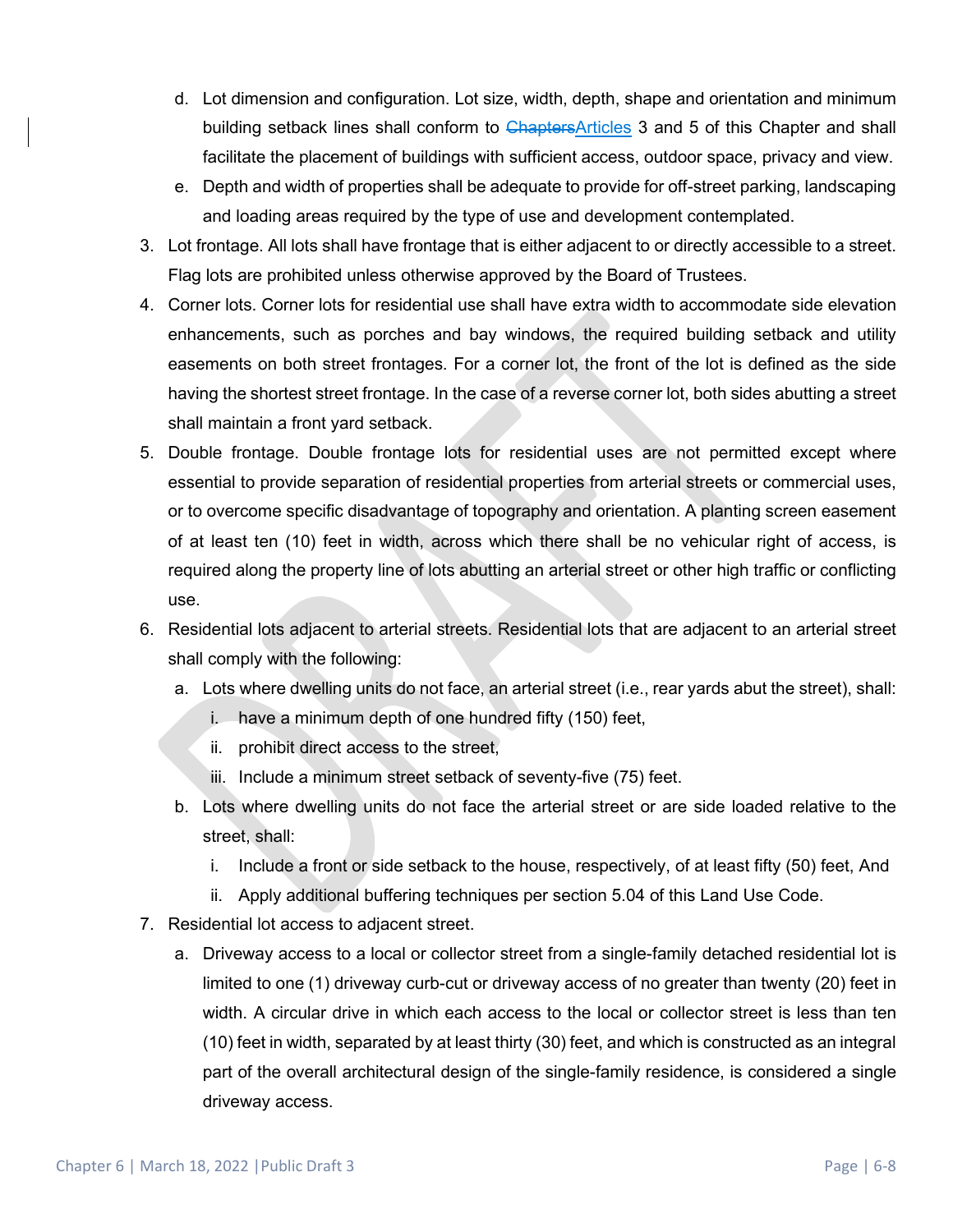- b. Driveway access to a local street from a single-family detached residential lot shall be greater than fifty (50) feet from the intersection of the local street and a collector street or one hundred twenty-five (125) feet from the intersection of the local street and an arterial street as measured from the intersecting right-of-way lines.
- c. Driveway access to a collector street from a single-family detached residential lot shall be greater than one hundred twenty-five (125) feet from the intersection of the collector street and a local street, another collector street or an arterial street as measured from the intersecting right-of-way lines.
- 8. Multi-family residential, commercial, business and industrial lot access to adjacent street.
	- a. Driveway access to a local or collector street from a multi-family residential, commercial, business or industrial lot shall be greater than one hundred twenty-five (125) feet from any street intersection as measured from the intersecting right-of-way lines;
	- b. Driveway access to an arterial street from a commercial, business or industrial lot shall be at least two hundred fifty (250) feet from any intersection on the arterial street, or from another commercial, business or industrial lot's access as measured from the intersecting right-ofway lines or driveways; or
	- c. If subsection C.2 applies, driveway access to a local street, collector street or arterial street from a multi-family residential, commercial, business or industrial lot shall be determined by a traffic study approved by the Town.

## **6.03 Dedications**

- A. Streets. All street rights-of-way shall be dedicated to the Town.
- B. Sidewalks, walkways, and multi-use trails.
	- 1. All walkways, sidewalks, and multi-use paths located within the right-of-way shall be dedicated to the Town
	- 2. All walkways, sidewalks, and multi-use paths that are not located with the right-of-way shall be dedicated to a duly formed owners' association.

#### C. Utilities.

- 1. Utility easement width. Utility easement widths and locations shall comply with the design standards. Location and adequacy of utility easements is subject to the approval and acceptance of the Town or applicable utility companies.
- 2. Multiple installations within easements. Easements shall be designed to provide efficient installation of utilities. Public utility installations shall be located to permit multiple installations within the easements. The developer will establish final utility grades prior to utility installations.
- 3. Underground utilities.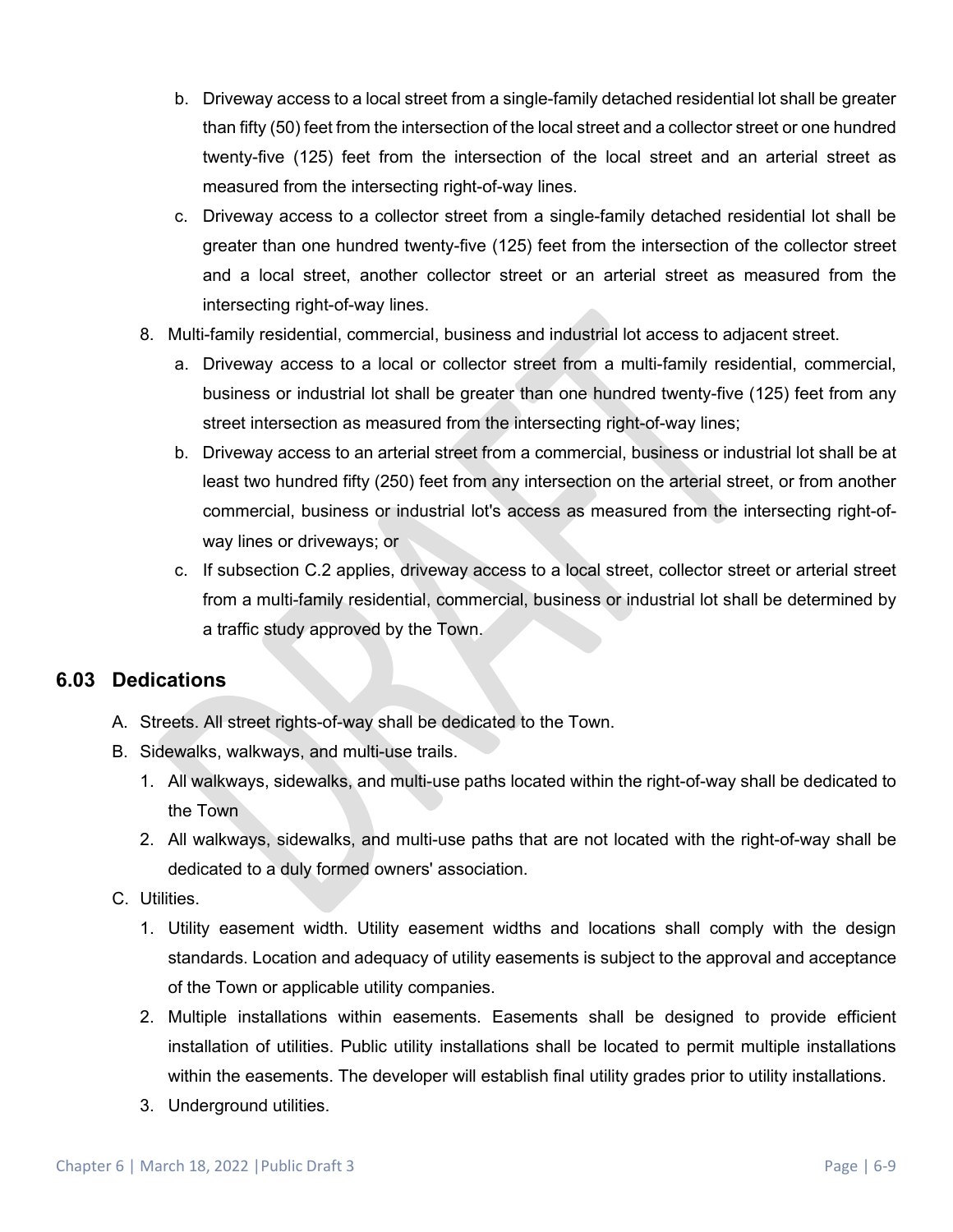- a. Telephone lines, electric lines, cable television lines and other utility services shall be placed underground.
- b. The subdivider shall comply with this Section and shall make the necessary arrangements, including any construction or installation charges, with each utility provider for the installation of underground facilities.
- c. Transformers, switching boxes, meter cabinets, pedestals, ducts and other facilities necessarily appurtenant to underground utilities shall be placed underground or on the surface but not on utility poles.
- 4. Transformers shall be placed outside of the vision clearance triangle with placement approved by Town staff during construction.
- 5. Screening or fencing is required (see section 5.04).
- 6. Electric transmission and distribution feeder lines and their necessary appurtenances may not be placed above ground unless they carry greater than 115 kV. Those facilities shall be placed within easements or public streets, or in private easements or rights-of-way.
- D. Park and open space. Parks and open space shall be dedicated to the Town per the quantities detailed in section 5.06 of this Land Use Code.

# **6.04 Subdivision Improvements and Development Agreements**

- 6.01.1 Public Improvements
	- A. The Town shall require a developer to execute a Development Improvements Agreement (DIA) for public improvements agreeing to construct all public improvements required by this Land Use Code, Standard Design Criteria and Standard Construction Requirements, or other applicable regulation of the Town.
	- B. Developers shall provide to the Town a construction security for at least one hundred (100) percent of the cost of the required public improvements in the form of a development bond, letter of credit, cash, certificate of deposit or other means, as determined by the Board of Trustees, to complete said public improvements in accordance with approved development plans.
	- C. No subdivision plat shall be signed by the Town or recorded at the Office of the Larimer County Clerk and Recorder, and no building permit shall be issued for development, until a DIA has been executed and construction security has been posted.
	- D. The DIA shall include a list of all agreed-upon public improvements, an estimate of the cost of such improvements, the form of construction security for the improvements, and any other provisions or conditions deemed necessary by the Town Board to ensure that all public improvements will be completed in a timely, cost-effective manner that meets the Town's engineering standards. A DIA shall run with and be a burden upon the land described in the agreement.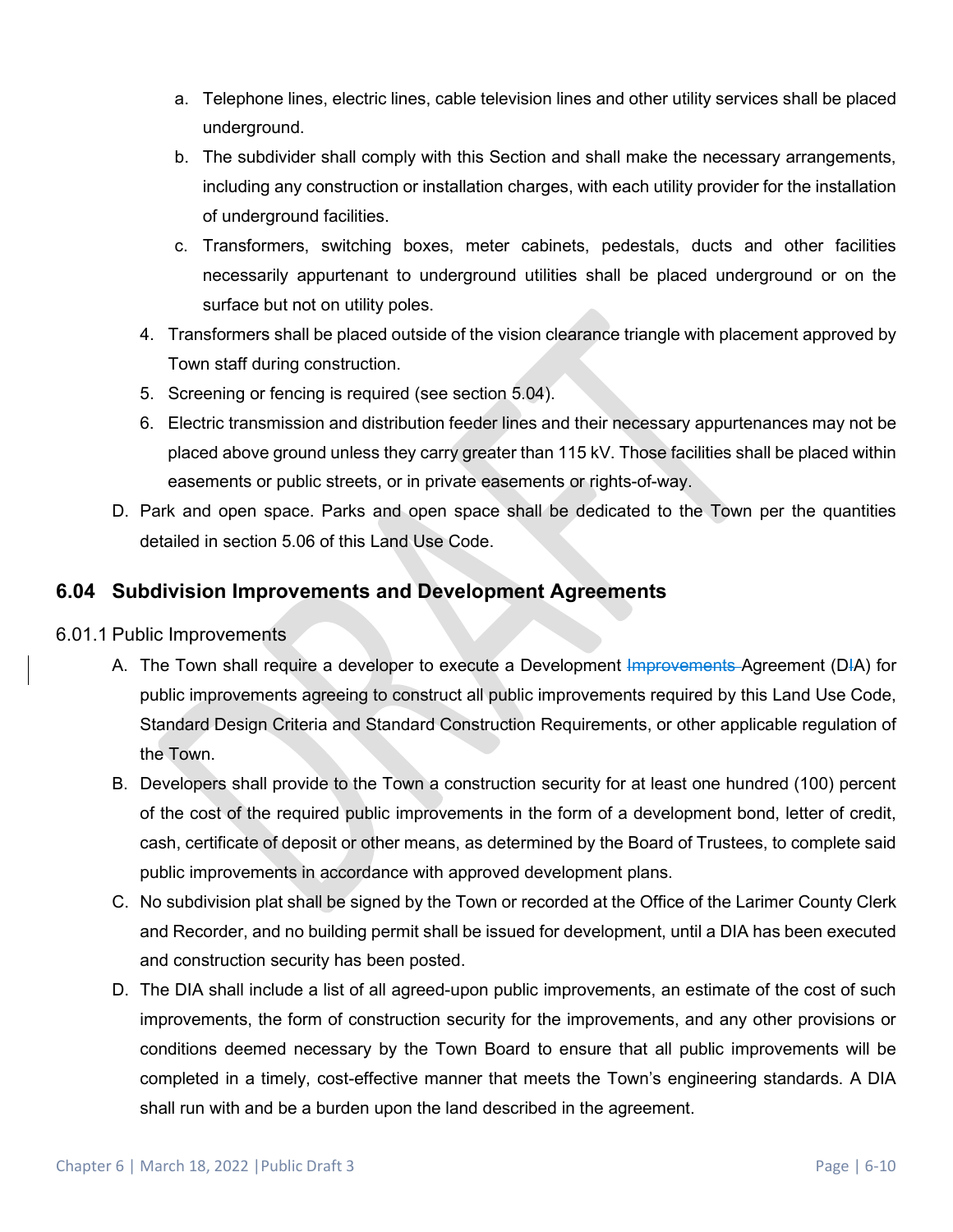- E. The Town, at its discretion, may require the developer to execute other agreements or contracts setting forth the plan, method, and parties responsible for the construction of any required public improvements shown in the approved documents.
- F. All public improvements shall be inspected by the Planning Director upon completion. If it is determined that the required public improvements are not constructed in compliance with specifications, a list of specific deficiencies shall be provided to the subdivider with the request that such deficiencies be corrected before preliminary approval will be granted. If it is determined that the subdivider will not construct any or all of the public improvements or remedy the deficiencies in accordance with the construction plans, the Town Council may withdraw and employ from the construction security such funds as may be necessary to construct the public improvements or remedy deficiencies.
- G. The following public improvements shall be constructed unless waived by the Town Board.
	- 1. Road base, grading, and surfacing.
	- 2. Curbs and gutters and driveway returns.
	- 3. Street lights.
	- 4. Sidewalks, multi-use paths/trails and open space development.
	- 5. Sanitary sewer collection system.
	- 6. Fire hydrants and assembly.
	- 7. Storm sewers, storm drainage system or manholes, as required.
	- 8. Utility distribution system for public parks, open space, and medians.
	- 9. Street signs at all street intersections and other traffic signs.
	- 10. Permanent reference monuments and monument boxes.
	- 11. Berm, fence, or buffer along major arterial and collector streets and surrounding development.
	- 12. Required landscaping and street trees.
	- 13. Erosion control.
	- 14. Domestic water system.
	- 15. Electricity.
	- 16. Natural gas.
	- 17. Telephone and cable.
- H. The required time for the completion of all required improvements shall be two (2) years from the recording date of the final plat. Town Council Board of Trustees may extend such time for completion at the request of the subdivider. When such improvements are not completed within the required time, the Town may use the collateral to complete the required improvements, withhold building permits, or revoke approval of the final plat.
- I. Warranty.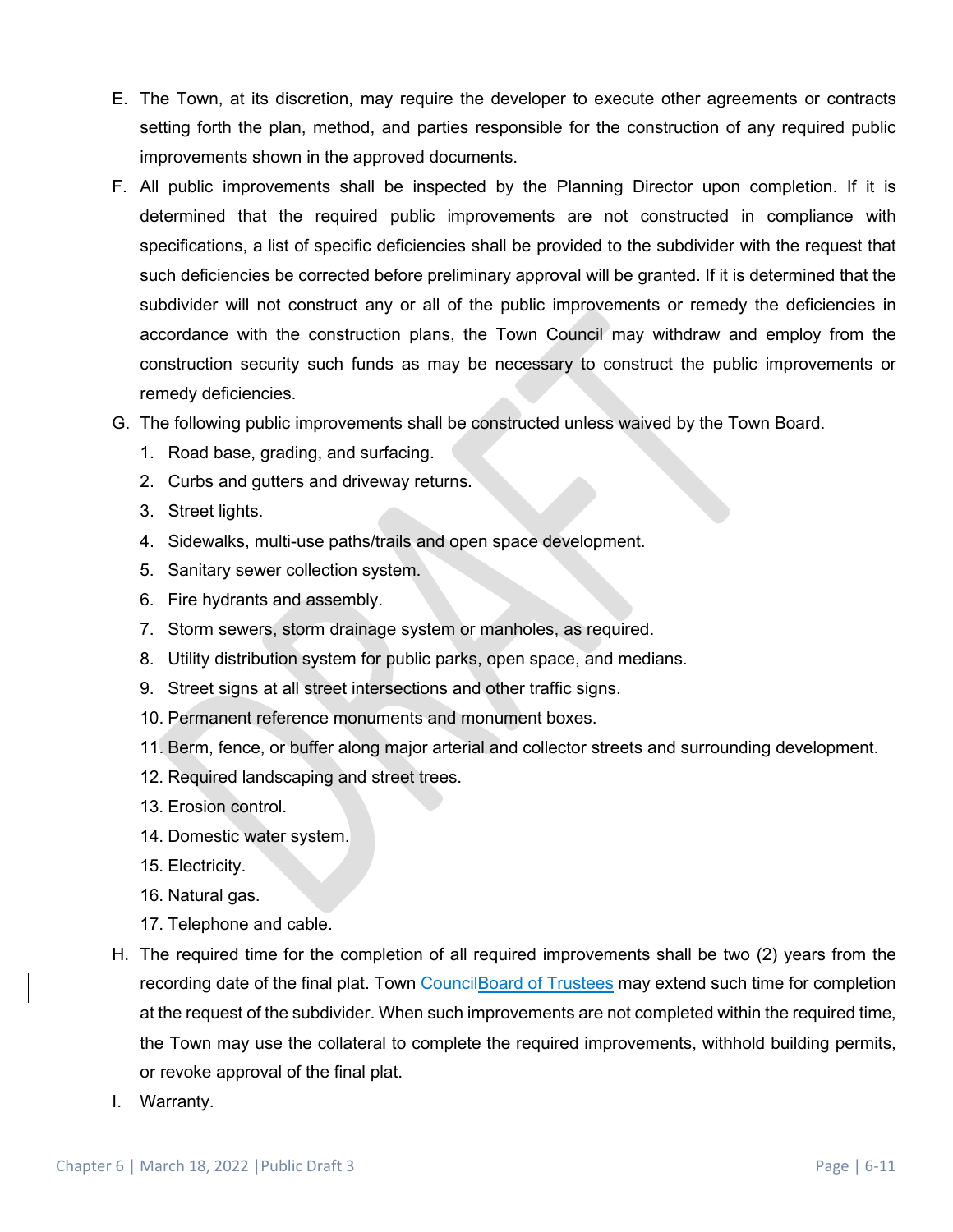- 1. All workmanship and materials for all required public improvements shall be warranted by the subdivider for a period of two (2) years from the date of the Town's acceptance of the required public improvements.
- 2. The subdivider shall post a warranty security in an amount established by the Town, in its sole discretion. The warranty security shall not exceed one hundred (100) percent of the cost to reconstruct the improvements. The Town shall not release the construction security until the Town has granted final acceptance of the improvements.
- 3. In the event that any other provision of this Land Use Code or specifications adopted pursuant thereto, or the **DIADevelopment Agreement requires a warranty of workmanship or materials for** a different period of time or for a greater amount of construction security, that provision shall apply.
- 4. The inspection or acceptance of any required improvement by the Town shall not relieve the subdivider of his or her warranty of workmanship and materials.

#### 7.5.2. Private Improvements

- A. In addition to a **DIADevelopment Agreement (DA)** for public improvements, the Town shall require developers to execute a DIA for private improvements stating the developer agrees to construct all private improvements shown in the final plat documents. The developer shall also post sufficient construction security, in the judgment of the Town, to complete said improvements in accordance with the approved design and time specifications. No subdivision plat shall be signed by the Town or recorded at the Office of the Larimer County Clerk, and no building permit shall be issued for development, until a DIA between the Town and the developer has been executed and construction security has been posted. The DIA shall include a list of all agreed-upon private improvements, an estimate of the cost of such improvements, the form of financial guarantee, and any other provisions or conditions deemed necessary by the Town Board to ensure that all private improvements will be completed in a timely, quality, and cost-effective manner. A DIA shall run with and be a burden upon the land described in the agreement.
- B. The Town, at its discretion, may require the developer to execute other agreements or contracts setting forth the plan, method, and parties responsible for the construction of any required private improvements shown in the final plat documents.
- C. All private improvements shall be inspected by the Director upon completion. One hundred (100) percent of the construction security shall be released within thirty (30) days of private improvements inspection approval.
- D. The required time for the completion of all required private improvements shall be two (2) years from the recording date of the final map or plat. The Town Board may extend such time for completion upon request from the subdivider. When such improvements are not completed within the required